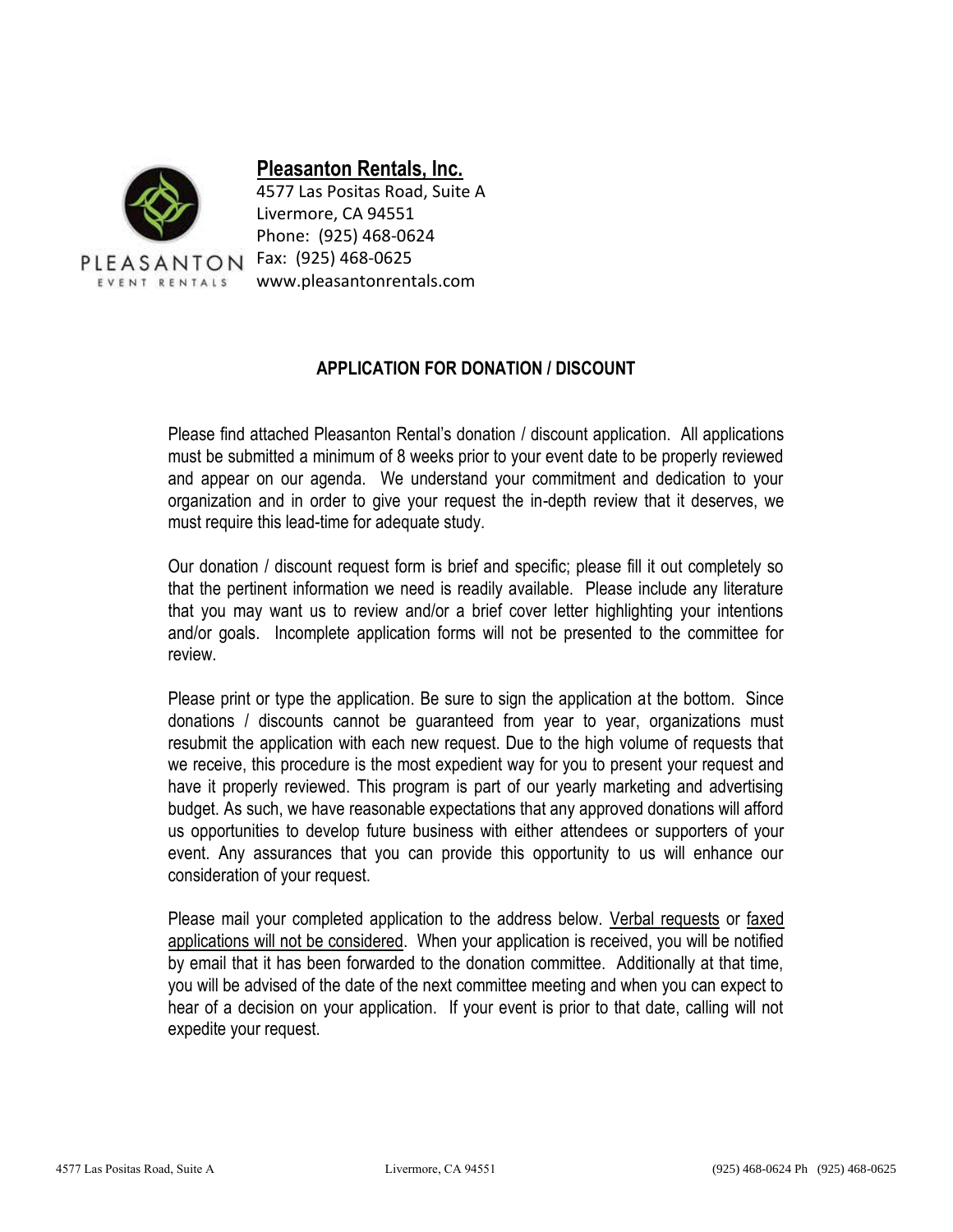## GENERAL INFORMATION

| Date: 2008                                                                                                                                                                                                                                                                                                                                                                                                                                                                                                              |  |  |  |
|-------------------------------------------------------------------------------------------------------------------------------------------------------------------------------------------------------------------------------------------------------------------------------------------------------------------------------------------------------------------------------------------------------------------------------------------------------------------------------------------------------------------------|--|--|--|
|                                                                                                                                                                                                                                                                                                                                                                                                                                                                                                                         |  |  |  |
| Address: <u>Address:</u> Address: Address: Address: Address: Address: Address: Address: Address: Address: Address: Address: Address: Address: Address: Address: Address: Address: Address: Address: Address: Address: Address: Addr                                                                                                                                                                                                                                                                                     |  |  |  |
|                                                                                                                                                                                                                                                                                                                                                                                                                                                                                                                         |  |  |  |
|                                                                                                                                                                                                                                                                                                                                                                                                                                                                                                                         |  |  |  |
|                                                                                                                                                                                                                                                                                                                                                                                                                                                                                                                         |  |  |  |
| Contact Email <b>contact Email contact Email</b>                                                                                                                                                                                                                                                                                                                                                                                                                                                                        |  |  |  |
| <b>THE EVENT</b>                                                                                                                                                                                                                                                                                                                                                                                                                                                                                                        |  |  |  |
| Name of Event: <u>contract and contract and contract and contract and contract and contract and contract and contract and contract and contract and contract and contract and contract and contract and contract and contract an</u>                                                                                                                                                                                                                                                                                    |  |  |  |
|                                                                                                                                                                                                                                                                                                                                                                                                                                                                                                                         |  |  |  |
| Location: with the contract of the contract of the contract of the contract of the contract of the contract of                                                                                                                                                                                                                                                                                                                                                                                                          |  |  |  |
|                                                                                                                                                                                                                                                                                                                                                                                                                                                                                                                         |  |  |  |
| How do you intend to promote the Event? Letter and the contract of the contract of the contract of the contract of the contract of the contract of the contract of the contract of the contract of the contract of the contrac                                                                                                                                                                                                                                                                                          |  |  |  |
| <b>THE DONATION</b>                                                                                                                                                                                                                                                                                                                                                                                                                                                                                                     |  |  |  |
| What type of donation / discount is requested? Donation of equipment? ______________ Or Discount? ___________                                                                                                                                                                                                                                                                                                                                                                                                           |  |  |  |
| A copy of Pleasanton Rentals, Inc. Quote or Reservation indicating equipment and / or services requested must be attached to this application.                                                                                                                                                                                                                                                                                                                                                                          |  |  |  |
|                                                                                                                                                                                                                                                                                                                                                                                                                                                                                                                         |  |  |  |
| Is camera-ready artwork needed? _________________? If yes, by what date (minimum 30 days)_                                                                                                                                                                                                                                                                                                                                                                                                                              |  |  |  |
| In exchange for any approved donation or discount, would your organization be willing to do any of the following:<br>Provide Pleasanton Rentals a sponsorship equal to the value of the donation<br>Provide Pleasanton Rentals a table or attendee tickets equal to the value of the donation<br>Provide Pleasanton Rentals the attendee list with contact information<br>Recognize Pleasanton Rentals from the podium during your event<br>Submit press releases recognizing Pleasanton Rentals' support of your event |  |  |  |
|                                                                                                                                                                                                                                                                                                                                                                                                                                                                                                                         |  |  |  |